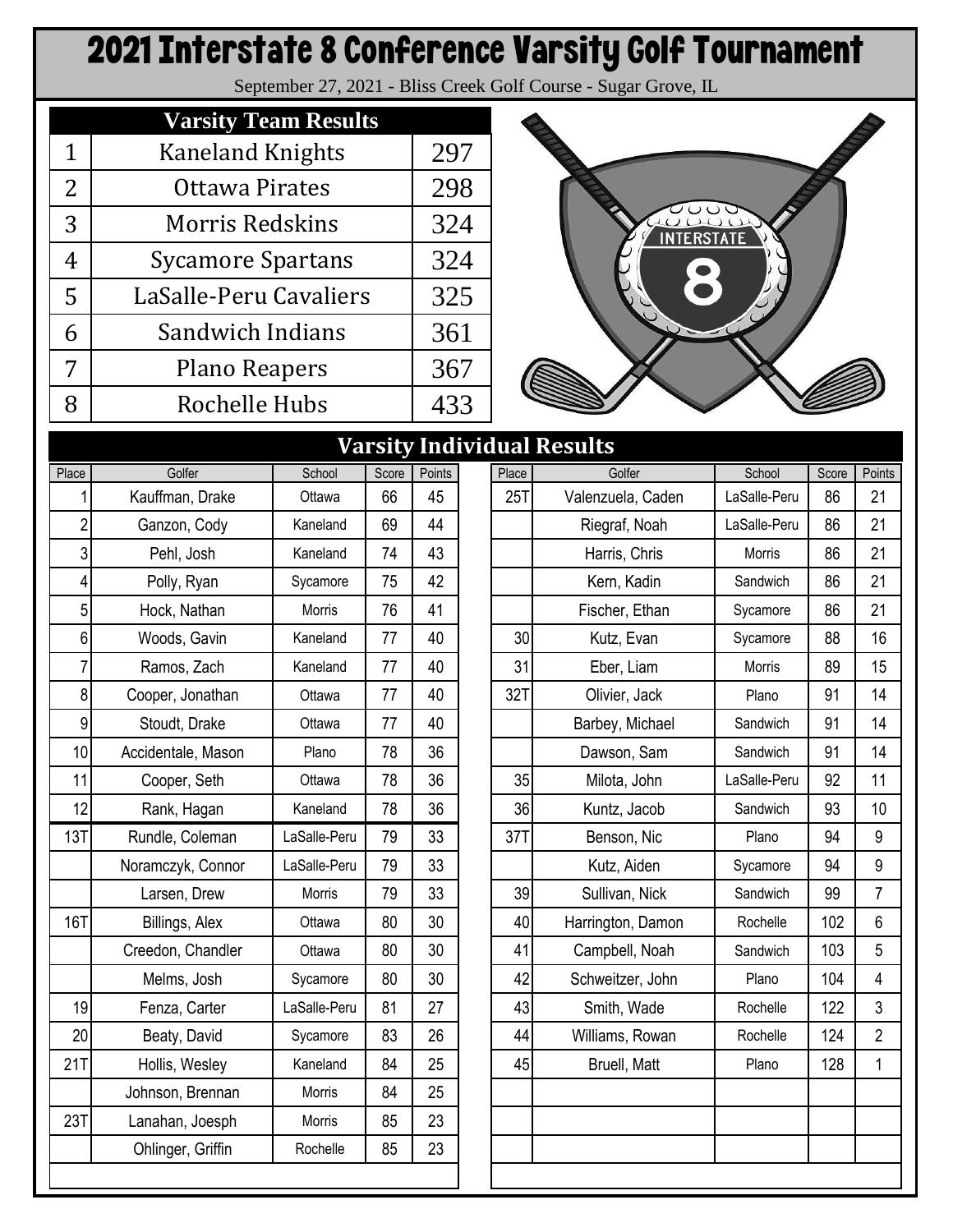## Varsity Results

| <b>Kaneland Knights</b>  |                |     |    |       |       |  |  |  |  |  |
|--------------------------|----------------|-----|----|-------|-------|--|--|--|--|--|
|                          | Player         | Out | In | Total | Count |  |  |  |  |  |
|                          | 1 Pehl, Josh   | 39  | 35 | 74    | 74    |  |  |  |  |  |
|                          | 2 Rank, Hagan  | 40  | 38 | 78    |       |  |  |  |  |  |
| 3                        | Ganzon, Cody   | 33  | 36 | 69    | 69    |  |  |  |  |  |
| 4                        | Woods, Gavin   | 39  | 38 | 77    | 77    |  |  |  |  |  |
| 5                        | Hollis, Wesley | 41  | 43 | 84    |       |  |  |  |  |  |
| 6                        | Ramos, Zach    | 39  | 38 | 77    | 77    |  |  |  |  |  |
| <b>Team Total</b><br>297 |                |     |    |       |       |  |  |  |  |  |

| <b>Kaneland Knights</b> |            |     |       |       |  | LaSalle-Peru Cavaliers |            |    |        |       |     | <b>Morris Redskins</b> |            |     |       |       |
|-------------------------|------------|-----|-------|-------|--|------------------------|------------|----|--------|-------|-----|------------------------|------------|-----|-------|-------|
| Player                  | Out        | In. | Total | Count |  | Player                 | Out        |    | I otal | Count |     | Player                 | Out        | In. | Total | Count |
| Pehl, Josh              | 39         | 35  | 74    | 74    |  | Fenza, Carter          | 40         | 41 | 81     | 81    |     | Hock, Nathan           | 39         | 37  | 76    | 76    |
| 2 Rank, Hagan           | 40         | 38  | 78    |       |  | 2 Rundle, Coleman      | 39         | 40 | 79     | 79    |     | Johnson, Brennan       | 44         | 40  | 84    | 84    |
| 3 Ganzon, Cody          | 33         | 36  | 69    | 69    |  | 3 Noramczyk, Connor    | 39         | 40 | 79     | 79    |     | Lanahan, Joesph        | 40         | 45  | 85    | 85    |
| 4 Woods, Gavin          | 39         | 38  |       | 77    |  | Valenzuela, Caden      | 41         | 45 | 86     | 86    | 4 I | Larsen, Drew           | 39         | 40  | 79    | 79    |
| 5 Hollis, Wesley        | 41         | 43  | 84    |       |  | 5 Riegraf, Noah        | 42         | 44 | 86     |       |     | 5 Eber, Liam           | 42         | 47  | 89    |       |
| 6 Ramos, Zach           | 39         | 38  |       | 77    |  | 6 Milota, John         | 45         | 47 | 92     |       |     | 6 Harris, Chris        | 43         | 43  | 86    |       |
|                         | Team Total |     |       | 297   |  |                        | Team Total |    |        | 325   |     |                        | Team Total |     | 324   |       |
|                         |            |     |       |       |  |                        |            |    |        |       |     |                        |            |     |       |       |

|  |                     | Ottawa Pirates |    |       |       |  | Plano Reapers      |             |    |       |       |   | Rochelle Hubs       |             |    |       |      |
|--|---------------------|----------------|----|-------|-------|--|--------------------|-------------|----|-------|-------|---|---------------------|-------------|----|-------|------|
|  | Player              | Out            |    | Total | Count |  | Player             | Out         | ın | Гоtal | Count |   | Plaver              | Out         |    | Total | Cour |
|  | Kauffman, Drake     | 31             | 35 | 66    | 66    |  | Accidentale, Mason | 40          | 38 | 78    | 78    |   | Ohlinger, Griffin   | 42          | 43 | 85    | 85   |
|  | Cooper, Jonathan    | 35             | 42 | 77    | 77    |  | 2 Benson, Nic      | 47          | 47 | 94    | 94    |   | 2 Harrington, Damon | 54          | 48 | 102   | 102  |
|  | 3 Stoudt, Drake     | 39             | 38 | 77    | 77    |  | Olivier, Jack      | 47          | 44 | 91    | 91    |   | 3 Williams, Rowan   | 57          | 67 | 124   | 124  |
|  | Billings, Alex      | 43             | 37 | 80    |       |  | Schweitzer, John   | 51          | 53 | 104   | 104   | 4 | Smith, Wade         | 57          | 65 | 122   | 122  |
|  | 5 Cooper, Seth      | 40             | 38 | 78    | 78    |  | 5 Bruell, Matt     | 57          |    | 128   |       | 5 |                     |             |    | 0     |      |
|  | 6 Creedon, Chandler | 39             | 41 | 80    |       |  | $6\phantom{.}6$    |             |    | 0     |       | 6 |                     |             |    | 0     |      |
|  | 298<br>Team Total   |                |    |       |       |  |                    | Team Totall |    |       | 367   |   |                     | Team Totall |    | 433   |      |

| Ottawa Pirates |            |    |       |       | Plano Reapers     |                     |     |    |                |     |                   | <b>Rochelle Hubs</b> |                     |     |     |       |       |
|----------------|------------|----|-------|-------|-------------------|---------------------|-----|----|----------------|-----|-------------------|----------------------|---------------------|-----|-----|-------|-------|
| Player         | Out        | ın | ⊺otal | Count |                   | Player              | Out | ın | Total<br>Count |     |                   |                      | Player              | Out | In. | Total | Count |
| an, Drake      | 31         | 35 | 66    | 66    |                   | Accidentale, Mason  | 40  | 38 | 78             | 78  |                   |                      | Ohlinger, Griffin   | 42  | 43  | 85    | 85    |
| , Jonathan     | 35         | 42 | 77    | 77    |                   | Benson, Nic         | 47  | 47 | 94             | 94  |                   |                      | 2 Harrington, Damon | 54  | 48  | 102   | 102   |
| <b>Drake</b>   | 39         | 38 | 77    | 77    |                   | Olivier, Jack       | 47  | 44 | 91             | 91  |                   |                      | 3 Williams, Rowan   | 57  | 67  | 124   | 124   |
| Alex           | 43         | 37 | 80    |       |                   | Schweitzer, John    | 51  | 53 | 104            | 104 |                   | 4                    | Smith, Wade         | 57  | 65  | 122   | 122   |
| , Seth         | 40         | 38 | 78    | 78    | 5                 | <b>Bruell, Matt</b> | 57  | 71 | 128            |     |                   | $5\overline{)}$      |                     |     |     | 0     |       |
| n, Chandler    | 39         | 41 | 80    |       | $6\phantom{1}6$   |                     |     |    | $\mathbf 0$    |     |                   | 6                    |                     |     |     | 0     |       |
|                | Team Total |    |       | 298   | 367<br>Team Total |                     |     |    |                |     | <b>Team Total</b> |                      | 433                 |     |     |       |       |

|                     | Sandwich Indians  |    |    |       |       |  |                | <b>Sycamore Spartans</b> |            |     |       |     |
|---------------------|-------------------|----|----|-------|-------|--|----------------|--------------------------|------------|-----|-------|-----|
| Player<br>Out<br>In |                   |    |    | Total | Count |  |                | Player                   | Out        | In. | Total | Cou |
|                     | Kern, Kadin       | 42 | 44 | 86    | 86    |  |                | Beaty, David             | 45         | 38  | 83    | 83  |
|                     | 2 Barbey, Michael | 49 | 42 | 91    | 91    |  | $\overline{2}$ | Fischer, Ethan           | 42         | 44  | 86    | 86  |
|                     | 3 Campbell, Noah  | 47 | 56 | 103   |       |  | 3              | Kutz, Evan               | 43         | 45  | 88    |     |
|                     | 4 Sullivan, Nick  | 48 | 51 | 99    |       |  |                | 4 Polly, Ryan            | 36         | 39  | 75    | 75  |
|                     | 5 Dawson, Sam     | 43 | 48 | 91    | 91    |  | 5              | Melms, Josh              | 40         | 40  | 80    | 80  |
|                     | 6 Kuntz, Jacob    | 45 | 48 | 93    | 93    |  |                | 6 Kutz, Aiden            | 49         | 45  | 94    |     |
| Team Totall         |                   |    |    |       | 361   |  |                |                          | Team Total |     | 324   |     |

| ch Indians |     |              |       | <b>Sycamore Spartans</b> |                |                   |     |       |       |  |
|------------|-----|--------------|-------|--------------------------|----------------|-------------------|-----|-------|-------|--|
| Out        | In. | <b>Total</b> | Count |                          | Player         | Out               | In. | Total | Count |  |
| 42         | 44  | 86           | 86    |                          | Beaty, David   | 45                | 38  | 83    | 83    |  |
| 49         | 42  | 91           | 91    | 2                        | Fischer, Ethan | 42                | 44  | 86    | 86    |  |
| 47         | 56  | 103          |       | 3                        | Kutz, Evan     | 43                | 45  | 88    |       |  |
| 48         | 51  | 99           |       | 4                        | Polly, Ryan    | 36                | 39  | 75    | 75    |  |
| 43         | 48  | 91           | 91    | 5                        | Melms, Josh    | 40                | 40  | 80    | 80    |  |
| 45         | 48  | 93           | 93    | 6                        | Kutz, Aiden    | 49                | 45  | 94    |       |  |
| Team Total |     | 361          |       |                          |                | <b>Team Total</b> |     | 324   |       |  |

|                | <b>Morris Redskins</b> |                   |    |       |       |  |  |  |  |  |  |  |
|----------------|------------------------|-------------------|----|-------|-------|--|--|--|--|--|--|--|
|                | Player                 | Out               | In | Total | Count |  |  |  |  |  |  |  |
|                | 1 Hock, Nathan         | 39                | 37 | 76    | 76    |  |  |  |  |  |  |  |
|                | 2 Johnson, Brennan     | 44                | 40 | 84    | 84    |  |  |  |  |  |  |  |
| $\mathfrak{Z}$ | Lanahan, Joesph        | 40                | 45 | 85    | 85    |  |  |  |  |  |  |  |
| 4              | Larsen, Drew           | 39                | 40 | 79    | 79    |  |  |  |  |  |  |  |
| 5              | Eber, Liam             | 42                | 47 | 89    |       |  |  |  |  |  |  |  |
| 6              | Harris, Chris          | 43                | 43 | 86    |       |  |  |  |  |  |  |  |
|                |                        | <b>Team Total</b> |    |       | 324   |  |  |  |  |  |  |  |

|   | <b>Rochelle Hubs</b>     |     |    |       |       |  |  |  |  |  |  |
|---|--------------------------|-----|----|-------|-------|--|--|--|--|--|--|
|   | Player                   | Out | In | Total | Count |  |  |  |  |  |  |
|   | Ohlinger, Griffin        | 42  | 43 | 85    | 85    |  |  |  |  |  |  |
|   | 2 Harrington, Damon      | 54  | 48 | 102   | 102   |  |  |  |  |  |  |
| 3 | Williams, Rowan          | 57  | 67 | 124   | 124   |  |  |  |  |  |  |
| 4 | Smith, Wade              | 57  | 65 | 122   | 122   |  |  |  |  |  |  |
| 5 |                          |     |    | 0     |       |  |  |  |  |  |  |
| 6 |                          |     |    | 0     |       |  |  |  |  |  |  |
|   | <b>Team Total</b><br>433 |     |    |       |       |  |  |  |  |  |  |

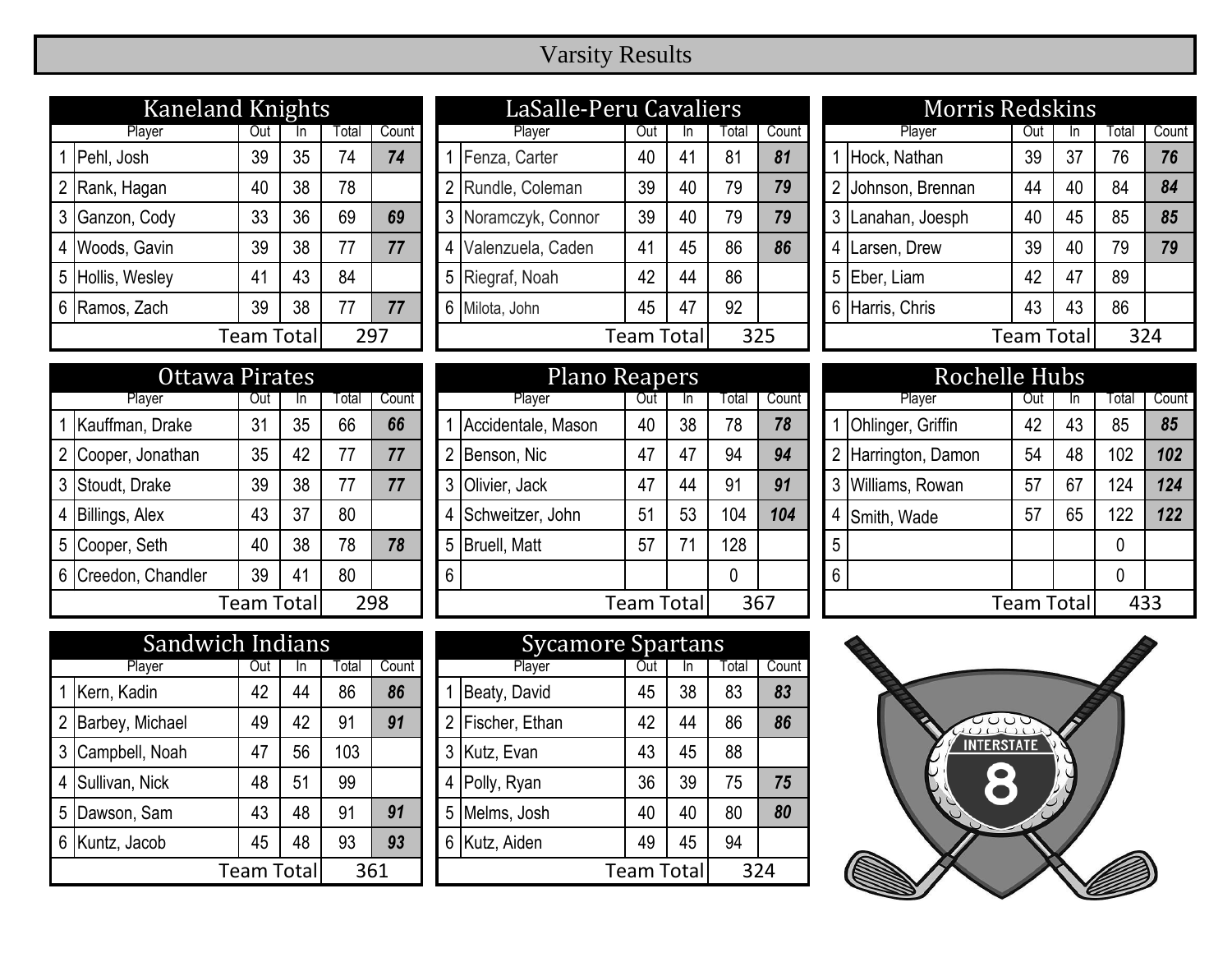## 2021 Interstate 8 Conference JV Golf Tournament

September 27, 2021 - Bliss Creek Golf Course - Sugar Grove, IL

|   | <b>Junior Varsity Team Results</b> |     |
|---|------------------------------------|-----|
| 1 | <b>Kaneland Knights</b>            | 335 |
| 2 | <b>Sycamore Spartans</b>           | 354 |
| 3 | Morris Redskins                    | 356 |
| 4 | Ottawa Pirates                     | 371 |
| 5 | LaSalle-Peru Cavaliers             | 390 |
| 6 | Sandwich Indians                   | 396 |
|   |                                    |     |
|   |                                    |     |



|                |                    | Junior Varsit |       |
|----------------|--------------------|---------------|-------|
| Place          | Golfer             | School        | Score |
| 1              | Davoust, Brian     | Kaneland      | 81    |
| $\overline{2}$ | Kitchell, Mason    | Morris        | 82    |
| 3              | Franck, Bradley    | Kaneland      | 83    |
| 4              | Babich, Ryan       | Kaneland      | 84    |
| 5              | Loos, Matthew      | Sycamore      | 86    |
| 6              | Bruner, Dan        | Ottawa        | 86    |
| $\overline{7}$ | Swedberg, Luther   | Sycamore      | 86    |
| 8              | Roberts, Gavin     | Kaneland      | 87    |
| 9              | Kammerer, Trennon  | Ottawa        | 88    |
| 10             | Wright, Connor     | Sycamore      | 89    |
| 11             | Pipenhagen, Carson | Kaneland      | 89    |
| 12             | Barbanente, Dino   | Sandwich      | 89    |
| 13             | Mattiuz, John      | Kaneland      | 89    |
| 14             | Delahera, Aden     | Morris        | 90    |
| 15             | Ammer, Bennett     | Morris        | 91    |
| 16             | Olivero, Nick      | LaSalle-Peru  | 92    |
| 17T            | Terrell, Tyler     | Morris        | 93    |
|                | Webb, Sawyer       | Sycamore      | 93    |
|                | Forsberg, Justin   | Sycamore      | 93    |
| 20T            | Jereb, Jack        | LaSalle-Peru  | 95    |
|                | Fowler, Colin      | Ottawa        | 95    |
| 22T            | Andrews, Breydan   | Rochelle      | 99    |
|                | Oakes, Colton      | Sandwich      | 99    |
| 24T            | Molina, Amadae     | LaSalle-Peru  | 101   |

|                |                    |               |       | <b>Junior Varsity Individual Results</b> |                    |              |       |
|----------------|--------------------|---------------|-------|------------------------------------------|--------------------|--------------|-------|
| Place          | Golfer             | School        | Score | Place                                    | Golfer             | School       | Score |
|                | Davoust, Brian     | Kaneland      | 81    |                                          | Sullivan, Drew     | Sandwich     | 101   |
| $\overline{2}$ | Kitchell, Mason    | Morris        | 82    | 26T                                      | Ambler, Anthony    | LaSalle-Peru | 102   |
| 3              | Franck, Bradley    | Kaneland      | 83    |                                          | Carretto, Harrison | Ottawa       | 102   |
| 4              | Babich, Ryan       | Kaneland      | 84    | 28                                       | Haage, Riley       | Ottawa       | 103   |
| 5              | Loos, Matthew      | Sycamore      | 86    | 29                                       | Munsell, Matt      | Morris       | 104   |
| 6              | Bruner, Dan        | Ottawa        | 86    | 30                                       | Milota, Michael    | LaSalle-Peru | 105   |
| 7              | Swedberg, Luther   | Sycamore      | 86    | 31T                                      | Cetwinski, Riley   | LaSalle-Peru | 107   |
| 8              | Roberts, Gavin     | Kaneland      | 87    |                                          | Clevenger, Jacob   | Sandwich     | 107   |
| 9              | Kammerer, Trennon  | Ottawa        | 88    | 33                                       | Ketchum, Nolan     | Sandwich     | 109   |
| 10             | Wright, Connor     | Sycamore      | 89    | 34                                       | Mann, Jake         | Morris       | 112   |
| 11             | Pipenhagen, Carson | Kaneland      | 89    | 35T                                      | Workman, Cale      | Rochelle     | 118   |
| 12             | Barbanente, Dino   | Sandwich      | 89    |                                          | Zabukover, Jack    | Sandwich     | 118   |
| 13             | Mattiuz, John      | Kaneland      | 89    |                                          | Lochbaum, Johnny   | Sycamore     | 118   |
| 14             | Delahera, Aden     | <b>Morris</b> | 90    | 38                                       | Martinez, Isiah    | Plano        | 127   |
| 15             | Ammer, Bennett     | Morris        | 91    | 39                                       | McTighe, James     | Plano        | 128   |
| 16             | Olivero, Nick      | LaSalle-Peru  | 92    | 40                                       | Ost, Jacob         | Rochelle     | 135   |
| 17T            | Terrell, Tyler     | Morris        | 93    | 41                                       | McLaughlin, Bryce  | Ottawa       | 136   |
|                | Webb, Sawyer       | Sycamore      | 93    | 42                                       | Powell, Kyle       | Plano        | 143   |
|                | Forsberg, Justin   | Sycamore      | 93    |                                          |                    |              |       |
| 20T            | Jereb, Jack        | LaSalle-Peru  | 95    |                                          |                    |              |       |
|                | Fowler, Colin      | Ottawa        | 95    |                                          |                    |              |       |
| 22T            | Andrews, Breydan   | Rochelle      | 99    |                                          |                    |              |       |
|                | Oakes, Colton      | Sandwich      | 99    |                                          |                    |              |       |
| 24T            | Molina, Amadae     | LaSalle-Peru  | 101   |                                          |                    |              |       |